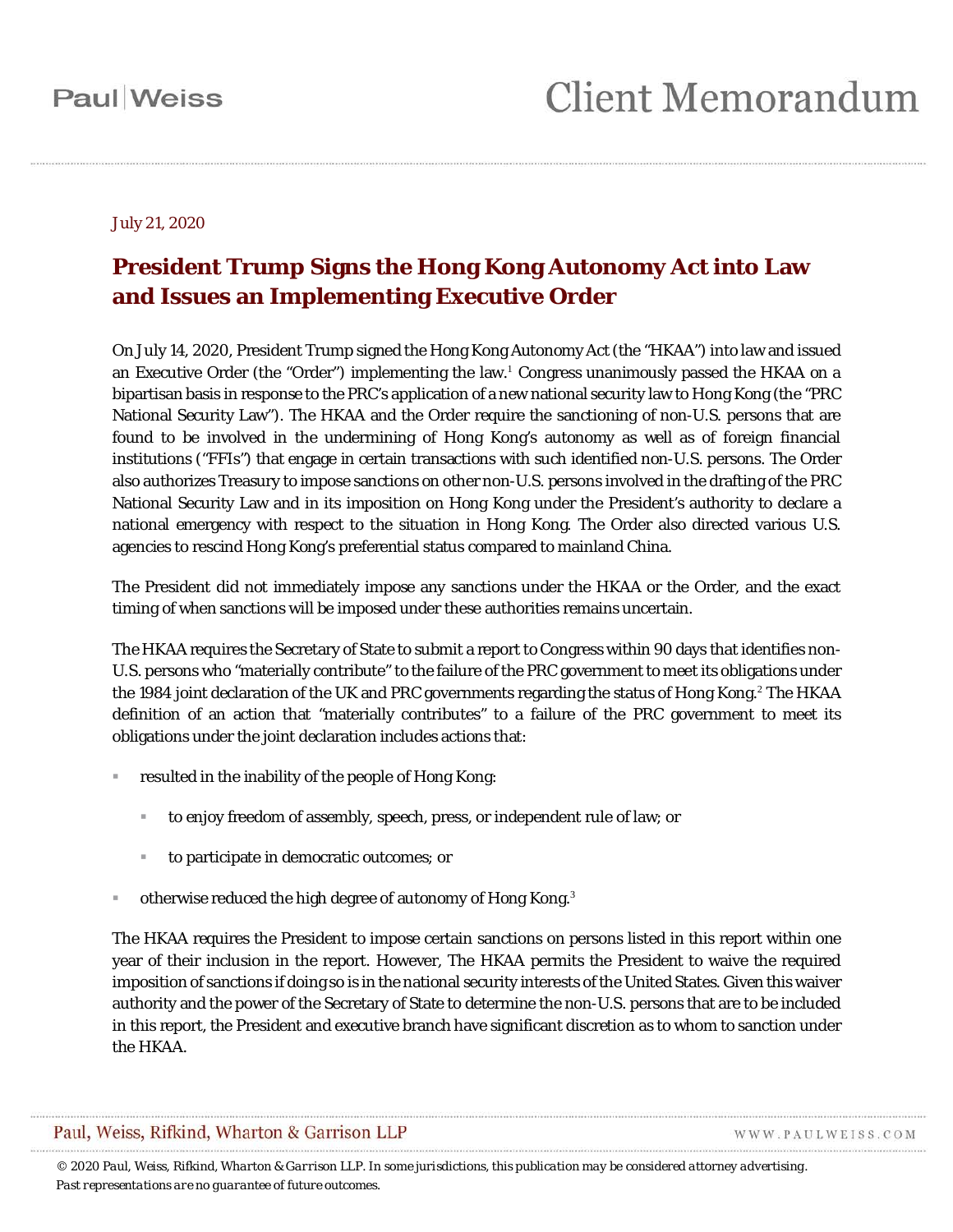# **Client Memorandum**

The HKAA authorizes sanctions on persons listed in the Secretary of State's report that include the imposition of a visa ban as well as a prohibition of listed persons' ability to transact in any property with a U.S. nexus. Although not described expressly as such within the HKAA, these property-related sanctions seem designed to function as, and therefore are likely to be implemented as, blocking sanctions.

After the Secretary of State has submitted the report regarding non-U.S. persons to Congress, the HKAA then requires the Secretary of the Treasury to submit (not less than 30 days, but not more than 60 days, after the Secretary of State's report) a report to Congress identifying any FFI that knowingly conducts a "significant transaction" with a non-U.S. person identified in the Secretary of State's report.<sup>[4](#page-4-3)</sup>

Notably, the HKAA does not define what constitutes a "significant transaction" and therefore the Secretary of the Treasury will have significant discretion as to which FFIs will be included in the list. However, the term "significant transaction" is used in other sanctions programs administered by the Department of the Treasury's Office of Foreign Assets Control ("OFAC"). For example, for sanctions imposed pursuant to the Countering America's Adversaries Through Sanctions Act ("CAATSA"), OFAC considers a number of facts to determine whether a transaction is "significant," including: (i) the size, number, and frequency of the transaction(s); (ii) the nature of the transaction(s); (iii) the level of awareness of management and whether the transaction(s) are part of a pattern of conduct; (iv) the nexus between the transaction(s) and a blocked person; (v) the impact of the transaction(s) on statutory objectives; and (vi) whether the transaction(s) involve deceptive practices. It is likely that OFAC will interpret the term "significant transaction" in a similar manner for sanctions imposed under the HKAA.

The HKAA then requires<sup>[5](#page-4-4)</sup> the President to impose (i) at least five of the ten types of sanctions listed in the HKAA (included in the bullets below) within one year of a FFI's inclusion in the report and (ii) all ten of the sanctions within two years of the institution's inclusion in the report.<sup>[6](#page-4-5)</sup> The types of sanctions for identified FFIs in the HKAA are:

- prohibiting the FFI from receiving loans or credit from U.S. financial institutions;
- prohibiting the FFI from being designated as a primary dealer in U.S. government debt instruments;
- prohibiting the FFI from serving as an agent of the U.S. government or a repository for U.S. government funds;
- prohibiting the FFI from performing any foreign exchange transactions that involve the U.S. financial system;
- prohibiting the FFI from conducting transfers of credit or payments that involve the U.S. financial system;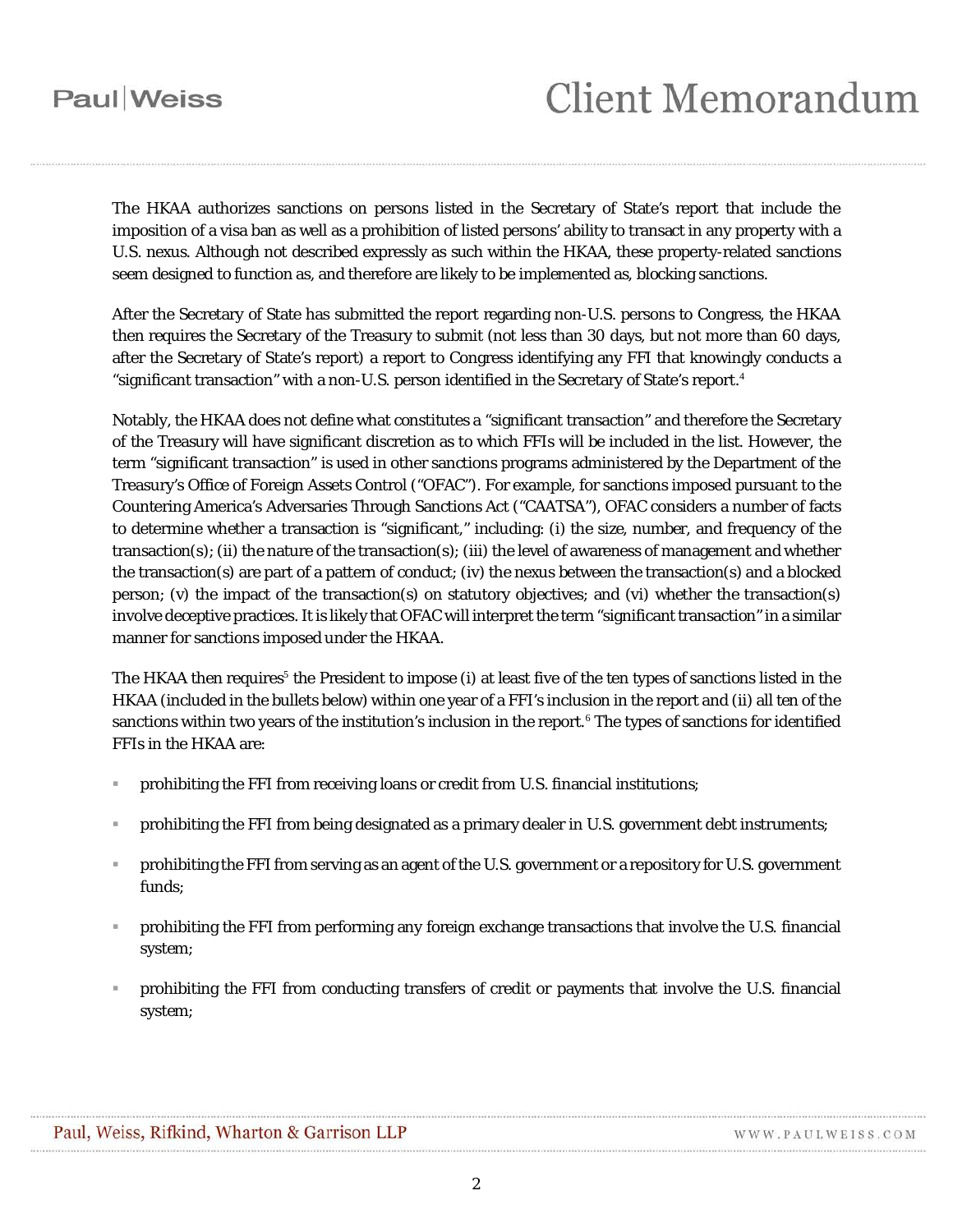- prohibiting the FFI from engaging in certain property transactions with a U.S. nexus;
- restricting the types of U.S.-origin commodities, software, and technology that may be exported, reexported, or transferred to the FFI;
- prohibiting the FFI from obtaining equity investments or debt from U.S. persons;
- prohibiting the corporate officers of the FFI from entering the United States; and
- sanctioning of the "principal executive officers" of the FFI in the same manner as the persons listed in the Secretary of State's report.[7](#page-4-6)

The Order also authorizes the Secretary of the Treasury to impose sanctions on non-U.S. persons determined "to be or have been involved in…developing, adopting, or implementing the [PRC National Security Law]" or to be engaged in "censorship or other activities with respect to Hong Kong…or that limit access to free and independent print, online, or broadcast media."[8](#page-4-7) The Order further authorizes the sanctioning of persons who are leaders or officials of any entity (including government entities) found to have been engaged in such activities.<sup>[9](#page-4-8)</sup> Because the Order took immediate effect, persons may be sanctioned pursuant to the Order in advance of the submission of the Secretary of State's report.

Finally, as a part of removing Hong Kong's preferential status, the Order also requires various U.S. government departments to commence actions within 15 days of the Order to amend their regulations and take certain other measures to treat Hong Kong in the same manner as the PRC is treated.[10](#page-4-9) The amendments made as a result of the Order will significantly alter Hong Kong's treatment under U.S. export controls as well as for tariff and import duty purposes, among other things.

#### **Implications**

Given the criteria for imposing sanctions under the HKAA and the Order, any initial sanctions seem likely to focus on PRC government officials and entities. Companies, and in particular financial institutions, that have business dealings with officials or entities that may be involved in the recent events in Hong Kong should consider evaluating the risk that such parties may be sanctioned and determining what steps, if any, to take to modify those relationships and what steps they might take in the event sanctions are imposed. This assessment process can be continued with more specificity once the Secretary of State submits his initial list within 90 days of such parties to be sanctioned under the HKAA.

During the 30-60 day period between the submission of the Secretary of State's report and the Secretary of the Treasury's report listing FFIs that participate in a "significant transaction" with such identified persons, FFIs in particular will have an opportunity to evaluate and potentially modify or terminate any relationships they may have with the listed persons. Going forward, it will also be important for financial institutions to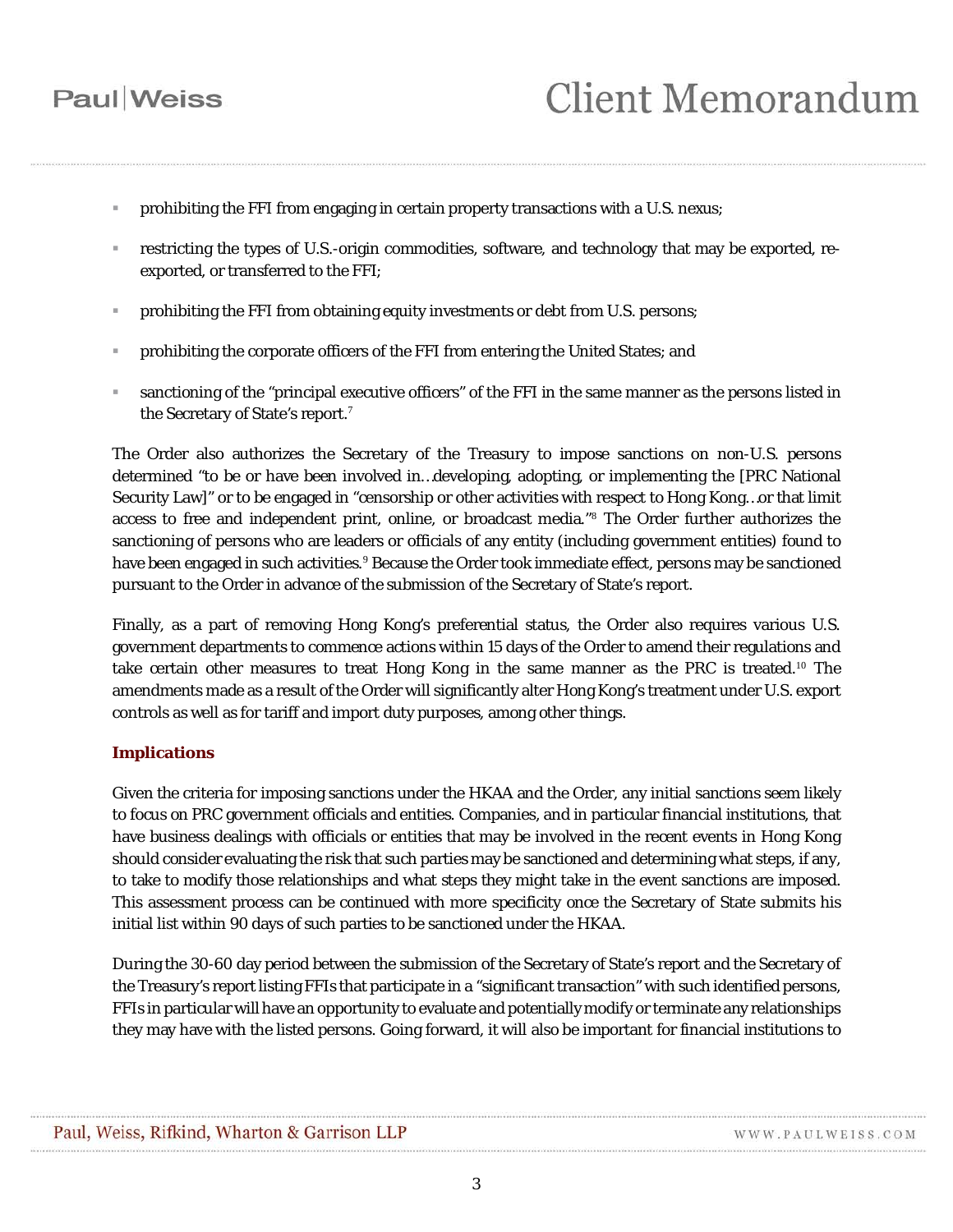continue to monitor the Secretary of State's report for updates as the HKAA requires both reports to be "updated in an ongoing matter."<sup>[11](#page-4-10)</sup>

Beyond the sanctions to be imposed, the most immediate impact of the Order will be the U.S. government's broad rescinding of Hong Kong's preferential status with the United States. Companies should evaluate the trade (both imports from and exports to) that they conduct with Hong Kong to prepare for upcoming regulatory changes.

For example, the Order specifically orders the Department of Commerce to remove the applicability of a number of license exceptions in the U.S. Export Administration Regulations to Hong Kong. This means that companies that had previously exported certain types of items to Hong Kong under these license exceptions may now have to receive export licenses for such exports, which will add complexity to and may delay such exports. Similarly, companies that have relied upon preferential import duty rates for imports from Hong Kong should now evaluate how such duties may be affected by U.S. Customs and Border Protection applying the relevant PRC rate (and any applicable tariffs) to such imports from Hong Kong. Given the arms embargo maintained by the United States against the PRC, exports of U.S.-origin defense materials controlled by the U.S. International Traffic in Arms Regulations to Hong Kong will be ceased as a result of the Order.

We will continue to monitor actions taken by the U.S. government pursuant to the HKAA and the Order and provide further updates.

\* \* \*